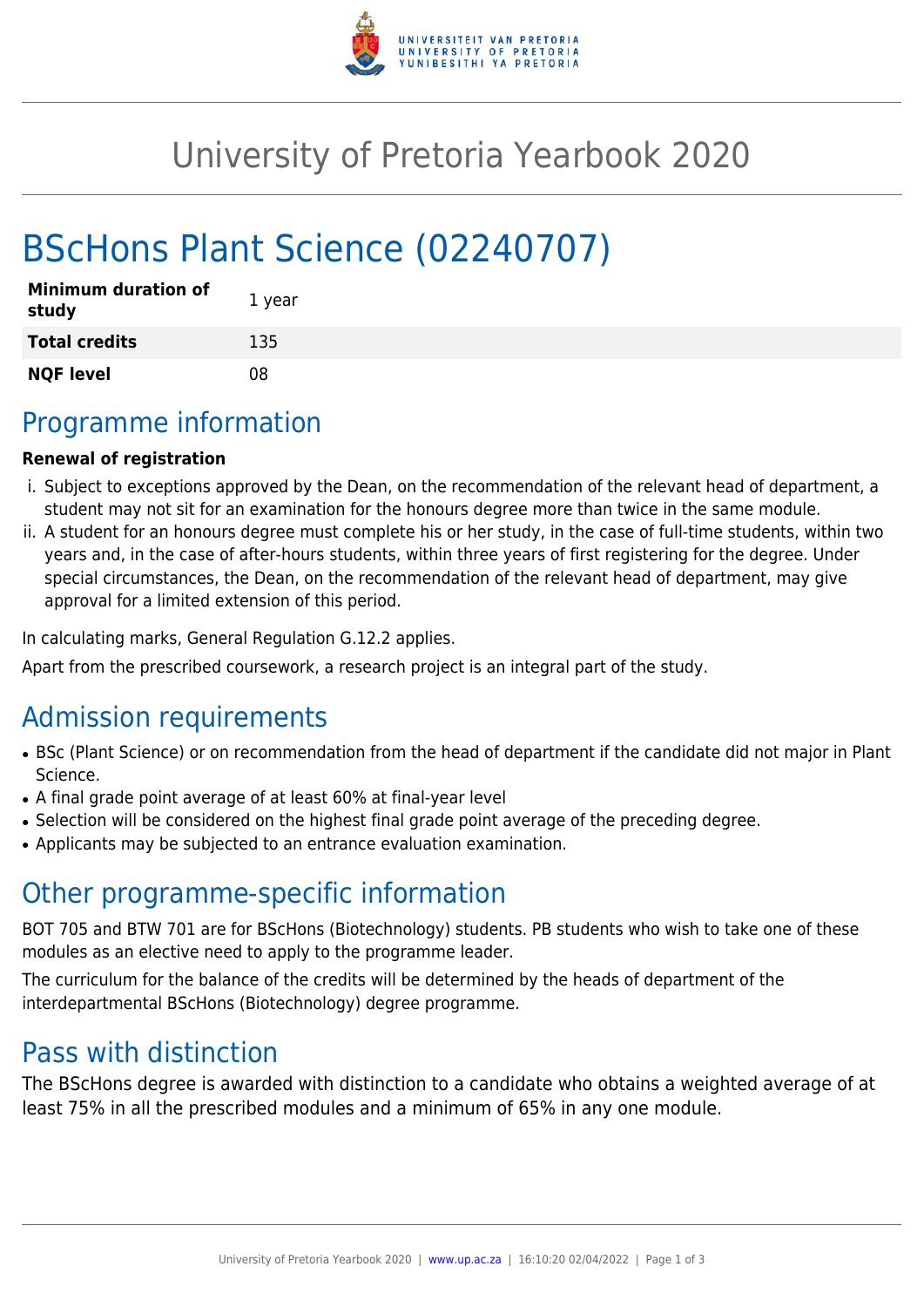

## Curriculum: Final year

#### **Minimum credits: 135**

Core credits: 75 Elective credits: 60

The programme consists of compulsory modules and elective modules. Students may register for modules to the maximum of 20 credits presented by another department, which forms part of the elective modules.

The following streams are presented in the BScHons in Plant Science programme:

- Plant Diversity (D)
- Plant Biotechnology/Physiology (PB)
- Plant Ecology (E)
- Plant Pathology (P)

Apart from the compulsory and elective modules, a project, leading to a research report (60 credits), forms an essential part of the training programme. One seminar (15 credits) must also be written and presented. Field excursions are undertaken.

In addition to the compulsory modules, electives are selected in consultation with the supervisor. Suitably qualified candidates may also apply for the interdepartmental BScHons in Biotechnology degree (Code

02240393) with a supervisor in the Department of Plant and Soil Science.

Please consult Prof P Bloomer, Tel: +27 12 420 3259, for further details.

#### **Core modules**

[Research report 782](https://www.up.ac.za/yearbooks/2020/modules/view/BOT 782) (BOT 782) - Credits: 60.00 [Seminar 783](https://www.up.ac.za/yearbooks/2020/modules/view/BOT 783) (BOT 783) - Credits: 15.00

#### **Elective modules**

[Crop physiology 761](https://www.up.ac.za/yearbooks/2020/modules/view/APS 761) (APS 761) - Credits: 15.00 [Statistics for biological sciences 780](https://www.up.ac.za/yearbooks/2020/modules/view/BME 780) (BME 780) - Credits: 15.00 [Natural woodland and forests: Ecology and management 700](https://www.up.ac.za/yearbooks/2020/modules/view/BOT 700) (BOT 700) - Credits: 15.00 [Molecular techniques 705](https://www.up.ac.za/yearbooks/2020/modules/view/BOT 705) (BOT 705) - Credits: 15.00 [Introduction to plant biotechnology 718](https://www.up.ac.za/yearbooks/2020/modules/view/BOT 718) (BOT 718) - Credits: 10.00 [Plant ecology 730](https://www.up.ac.za/yearbooks/2020/modules/view/BOT 730) (BOT 730) - Credits: 10.00 [Applied plant anatomy 741](https://www.up.ac.za/yearbooks/2020/modules/view/BOT 741) (BOT 741) - Credits: 15.00 [Plant classification and phytogeography 742](https://www.up.ac.za/yearbooks/2020/modules/view/BOT 742) (BOT 742) - Credits: 20.00 [Applications in plant biotechnology 746](https://www.up.ac.za/yearbooks/2020/modules/view/BOT 746) (BOT 746) - Credits: 10.00 [Advanced phytomedicine 761](https://www.up.ac.za/yearbooks/2020/modules/view/BOT 761) (BOT 761) - Credits: 10.00 [Trends in plant science 784](https://www.up.ac.za/yearbooks/2020/modules/view/BOT 784) (BOT 784) - Credits: 10.00 [Plant identification and herbarium curation 786](https://www.up.ac.za/yearbooks/2020/modules/view/BOT 786) (BOT 786) - Credits: 15.00 [Spatial analysis in ecology 788](https://www.up.ac.za/yearbooks/2020/modules/view/BOT 788) (BOT 788) - Credits: 10.00 [Land reclamation and restoration ecology 791](https://www.up.ac.za/yearbooks/2020/modules/view/BOT 791) (BOT 791) - Credits: 15.00 [Biotechnology in the workplace 701](https://www.up.ac.za/yearbooks/2020/modules/view/BTW 701) (BTW 701) - Credits: 15.00 [Advanced plant disease control 783](https://www.up.ac.za/yearbooks/2020/modules/view/PLG 783) (PLG 783) - Credits: 15.00 [Plant disease epidemiology 785](https://www.up.ac.za/yearbooks/2020/modules/view/PLG 785) (PLG 785) - Credits: 15.00 [Current concepts in plant pathology 786](https://www.up.ac.za/yearbooks/2020/modules/view/PLG 786) (PLG 786) - Credits: 15.00